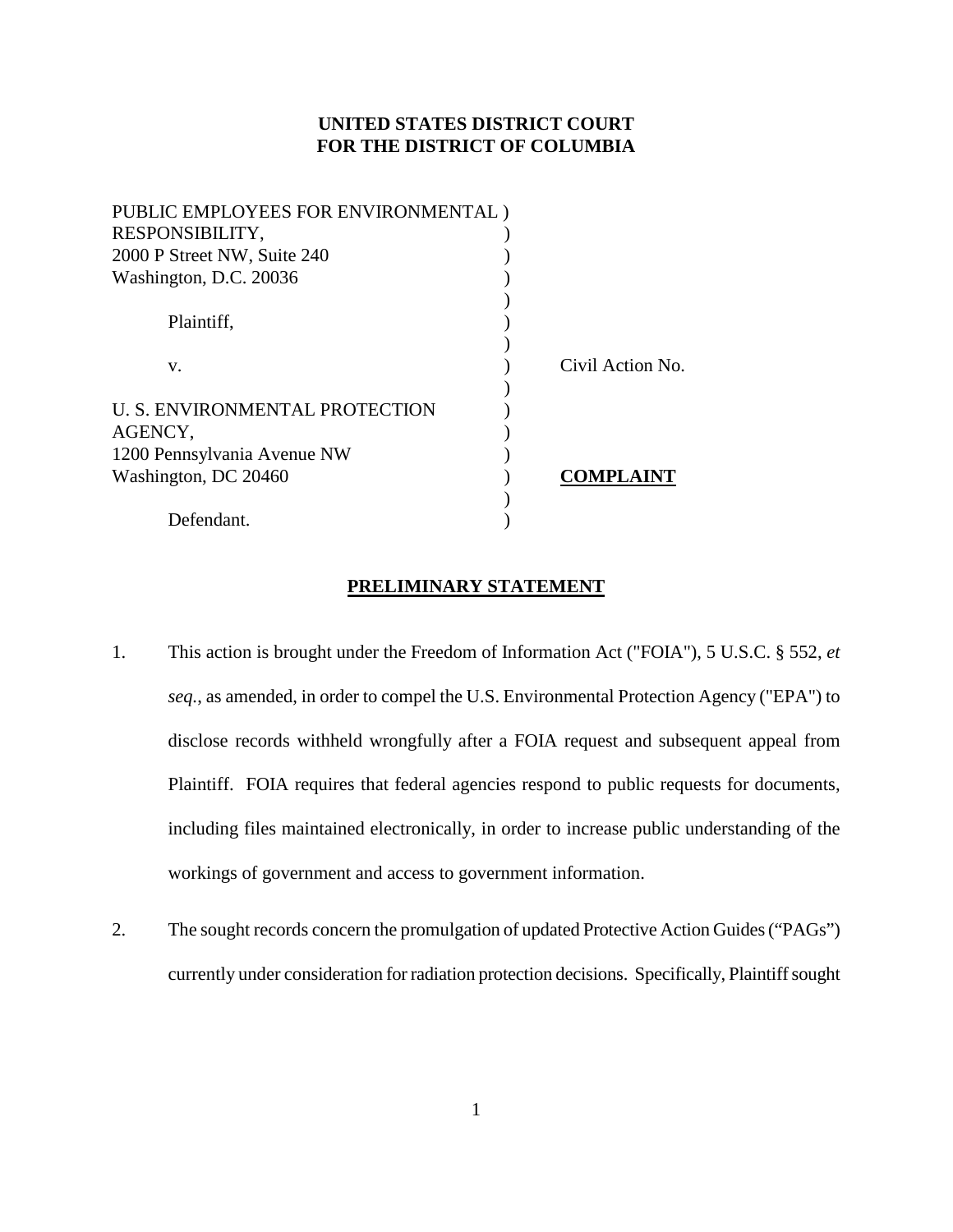all comments and communications within the EPA Office of Radiation and Indoor Air, as well as between government and private entities, concerning the development of PAGs.

- 3. The communications are a matter of public concern because they address whether EPA is meeting its mission of protecting the environment and public health with respect to radiation releases.
- 4. Plaintiff Public Employees for Environmental Responsibility ("PEER") is a non-profit organization with tax-exempt status dedicated to research and public education concerning the activities and operations of the federal government. Plaintiff requested the subject records in order to learn about the depth of environmental planning and consideration of alternatives that EPA has undertaken in preparing an important official guidance for safeguarding public health in the event of a nuclear incident.
- 5. On June 11, 2009, Plaintiff submitted a FOIA request (HQ-RIN # 01421-09) to the EPA. The agency constructively denied the June 2009 request by failing to respond within twenty (20) working days. Plaintiff appealed the constructive denial of its FOIA request on September 17, 2009 (HQ-APP # 00171-09). EPA acknowledged that it received the September 2009 appeal but failed to respond to it within 20 working days as required by law.
- 6. EPA's conduct is arbitrary and capricious and amounts to a denial of Plaintiff's FOIA request. EPA's conduct frustrates Plaintiff's efforts to educate the public regarding ongoing activities at EPA and is a violation of the FOIA.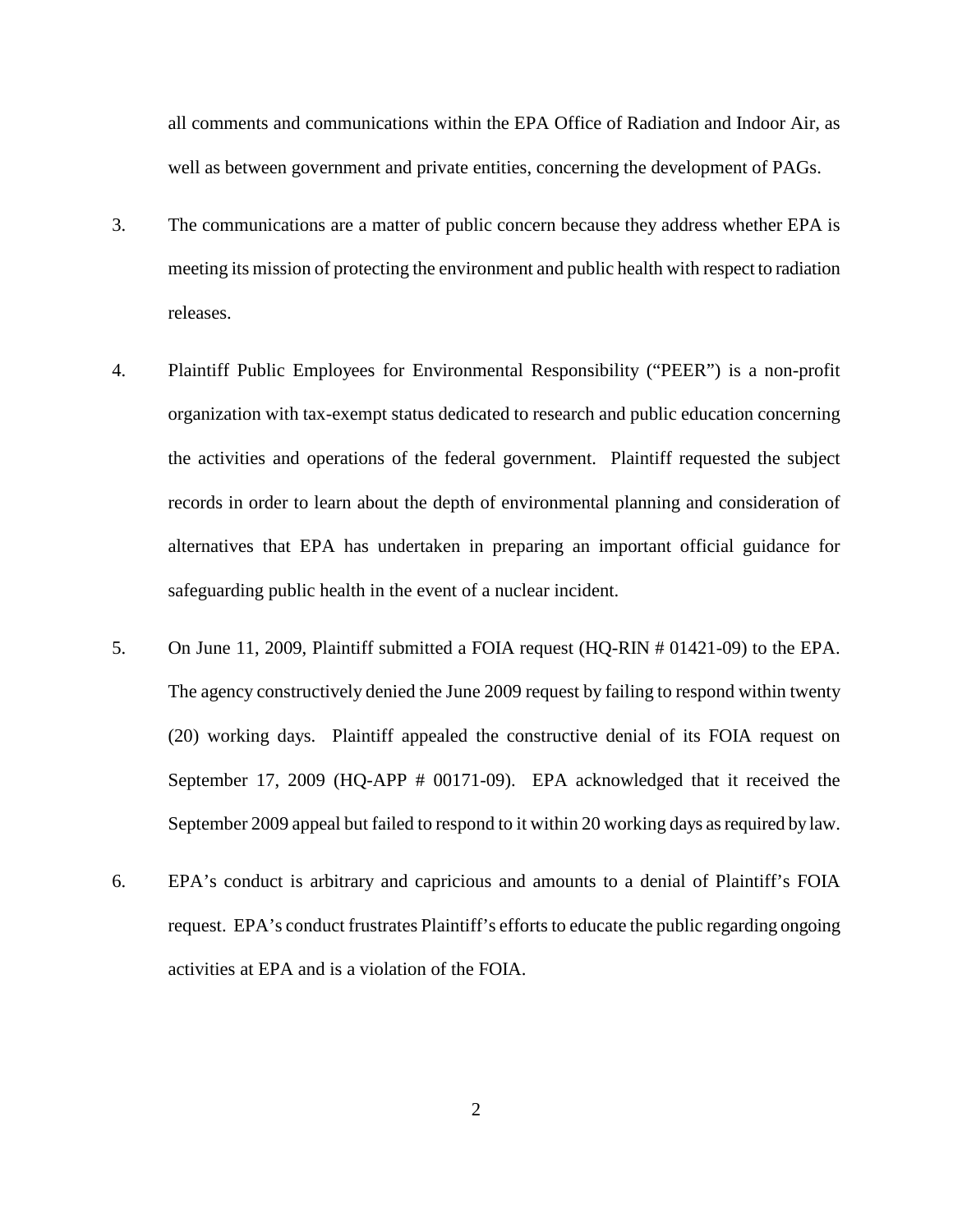7. Plaintiff seeks a court order requiring EPA to produce immediately the documents sought in the June 11, 2009 FOIA request, as well as other appropriate relief.

# **JURISDICTION AND VENUE**

- 8. This Court has jurisdiction over this action pursuant to the Freedom of Information Act, 5 U.S.C. §  $552(a)(4)(B)$ . This Court also has jurisdiction over this action pursuant to 28 U.S.C. § 1331 (federal question jurisdiction).
- 9. This Court has the authority to grant declaratory relief pursuant to the Declaratory Judgment Act, 28 U.S.C. § 2201, *et seq*.
- 10. This Court has the authority to award costs and attorneys' fees under 28 U.S.C. § 2414 and 5 U.S.C. § 552(a)(4)(E).
- 11. Venue is properly vested in this Court pursuant to 28 U.S.C. § 1391(e), because the Defendant resides in this district and a substantial part of the events and omissions which gave rise to this action occurred in this district. Venue is also proper under 5 U.S.C. §  $552(a)(4)(B)$ .

## **PARTIES**

12. Plaintiff PEER is a non-profit public interest organization, with its main office located in Washington, D.C., and field offices located in California, Colorado, Florida, Massachusetts, Arizona, New York, New Jersey, and Tennessee.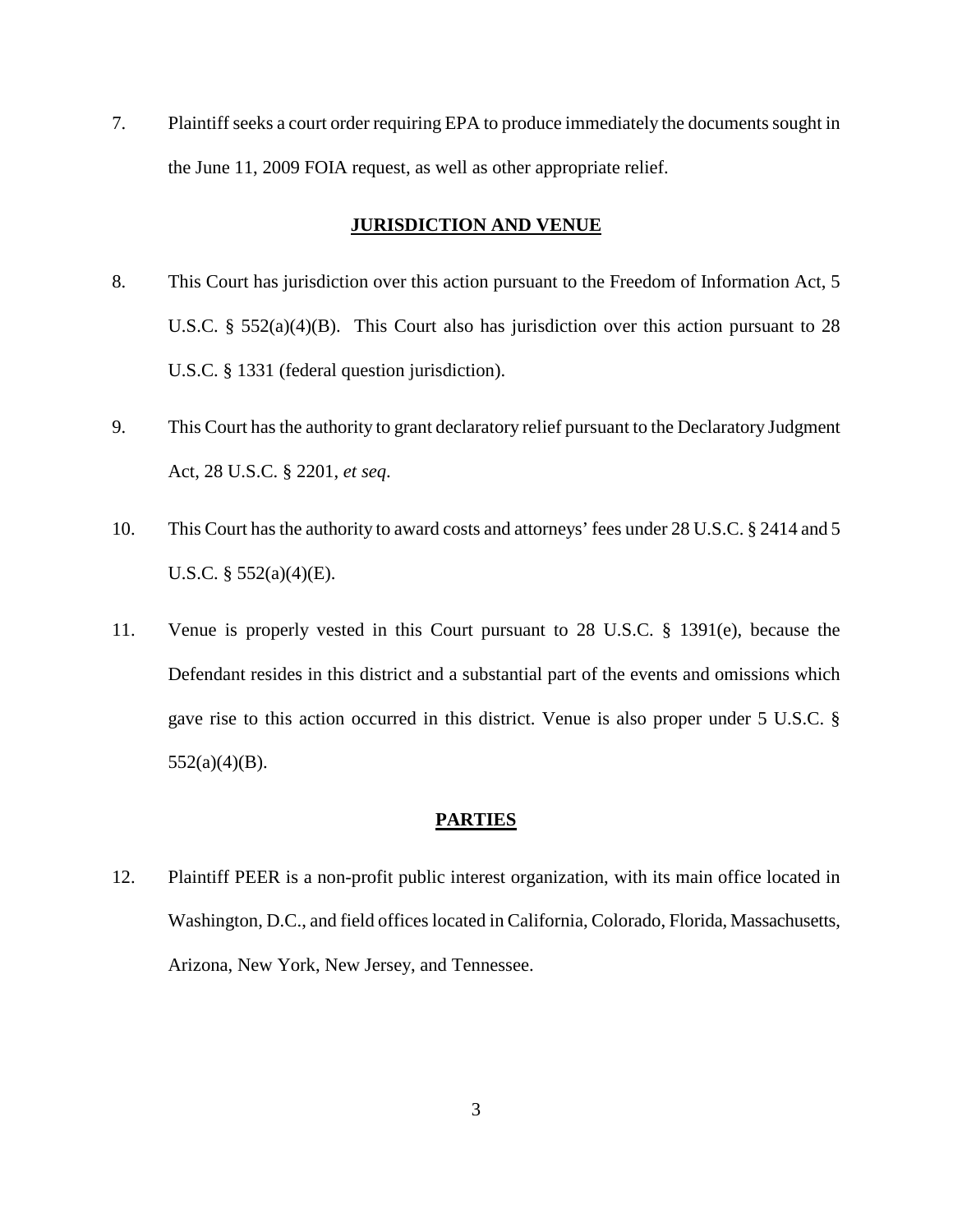- 13. PEER is not a commercial enterprise for purposes of the fee waiver provisions of FOIA. *See* 5 U.S.C. § 552(a)(4)(A)(iii). Among other public interest projects, PEER engages in advocacy, research, education, and litigation relating to the promotion of public understanding and debate concerning key current public policy issues, focusing on the environment, public lands and natural resource management, public funding of environmental and natural resource agencies, and ethics in government.
- 14. Informing the public about these important public policy issues is central to PEER's mission. PEER educates and informs the public through news releases to the media, PEER's website www.peer.org, which draws between 1,000 and 10,000 viewers per day, and PEER's newsletter which has a circulation of approximately 20,000, including 1,500 environmental journalists.
- 15. Defendant EPA is an agency of the United States as defined by 5 U.S.C. § 552(f)(1), and is charged with the duty to provide public access to documents in its possession consistent with the requirements of the FOIA and is denying Plaintiff access to its records in contravention of federal law.

## **FACTS**

16. On June 11, 2009, Plaintiff filed a FOIA request with the EPA OIG (Request # HQ-RIN-01421-09), seeking the agency's records regarding promulgation of updated Protective Action Guides ("PAGs") for radiation protection decisions. Specifically, Plaintiff sought "(1) all comments or communications, whether formal or informal, by state or local government officials or any other public agency officials, including federal officials,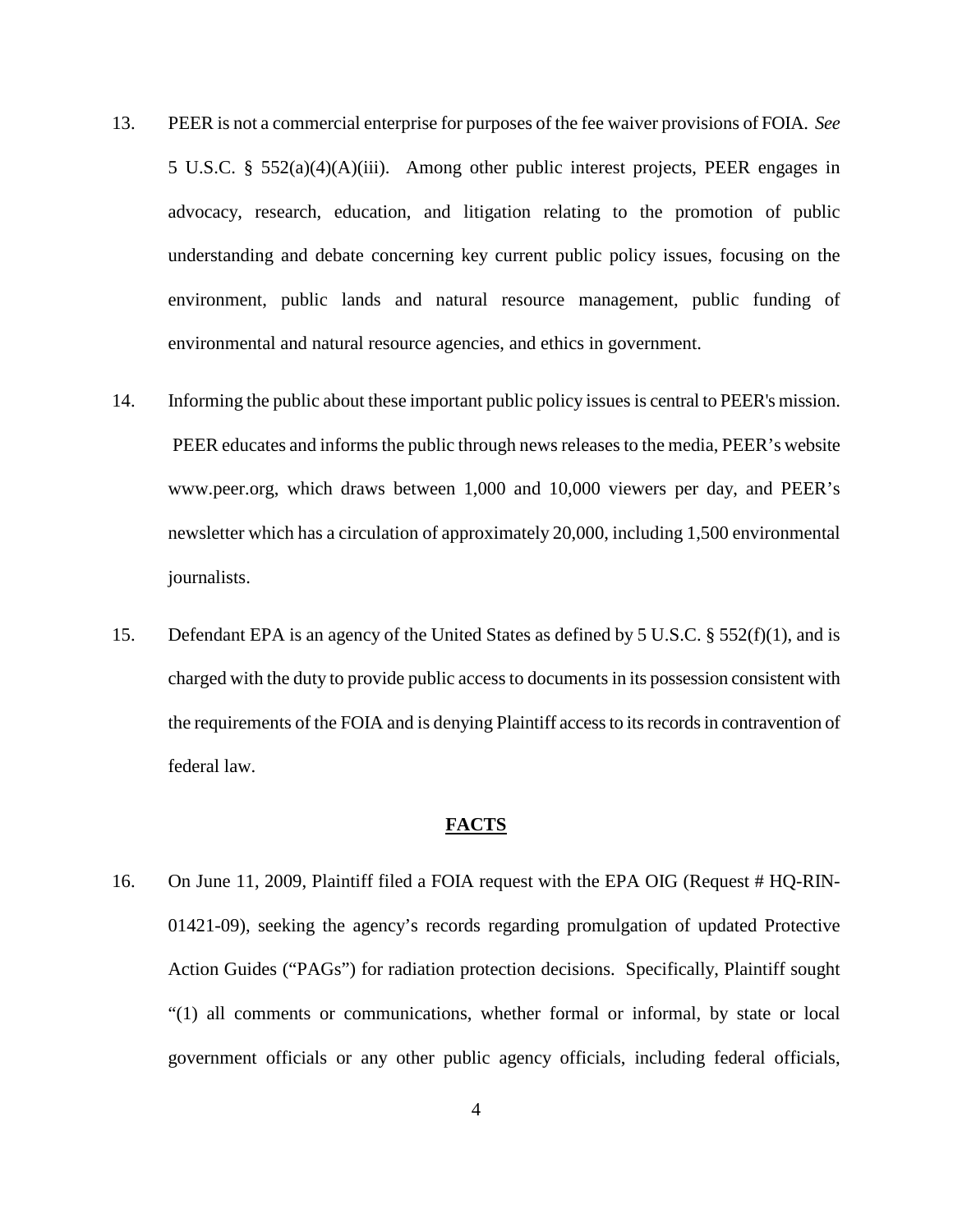concerning the development of updated EPA PAGs, (2) all comments or communications, whether formal or informal, by individuals or representatives of private corporations or trade associations concerning the development of updated EPA PAGs, and (3) all internal communications, including e-mails, meeting notes and other records, from EPA staff members both inside and outside the Office of Radiation and Indoor Air concerning the development of updated EPA PAGs."

- 17. EPA acknowledged receipt of Plaintiff's FOIA request in a letter dated the same day, June 11, 2009. After the statutory period for responding to the FOIA request had elapsed, in a letter dated July 15, 2009, the EPA indicated that due to the voluminous nature of responsive documents, it planned to make an interim release of information over a sixty (60) day time period and provide Plaintiff with "milestones" as they continued the review process.
- 18. On July 28, 2009, the EPA Office of Radiation and Indoor Air sent Plaintiff a letter it considered an "interim response" to Plaintiff's FOIA request. However, the letter was not responsive to Plaintiff's FOIA request, but rather concerned a phone call the agency had with an intern regarding the historical and legal basis for EPA's role in preparing and updating PAGs. EPA provided no other documents in response to Plaintiff's June 11, 2009 FOIA request.
- 19. On September 17, 2009, after the sixty (60) day time period in which EPA assured that it would provide documents had lapsed, Plaintiff filed an administrative appeal of EPA's constructive denial of its FOIA request (HQ Appeal # 00171-09).
- 20. EPA acknowledged receipt of the appeal on the same day, September 17, 2009.

5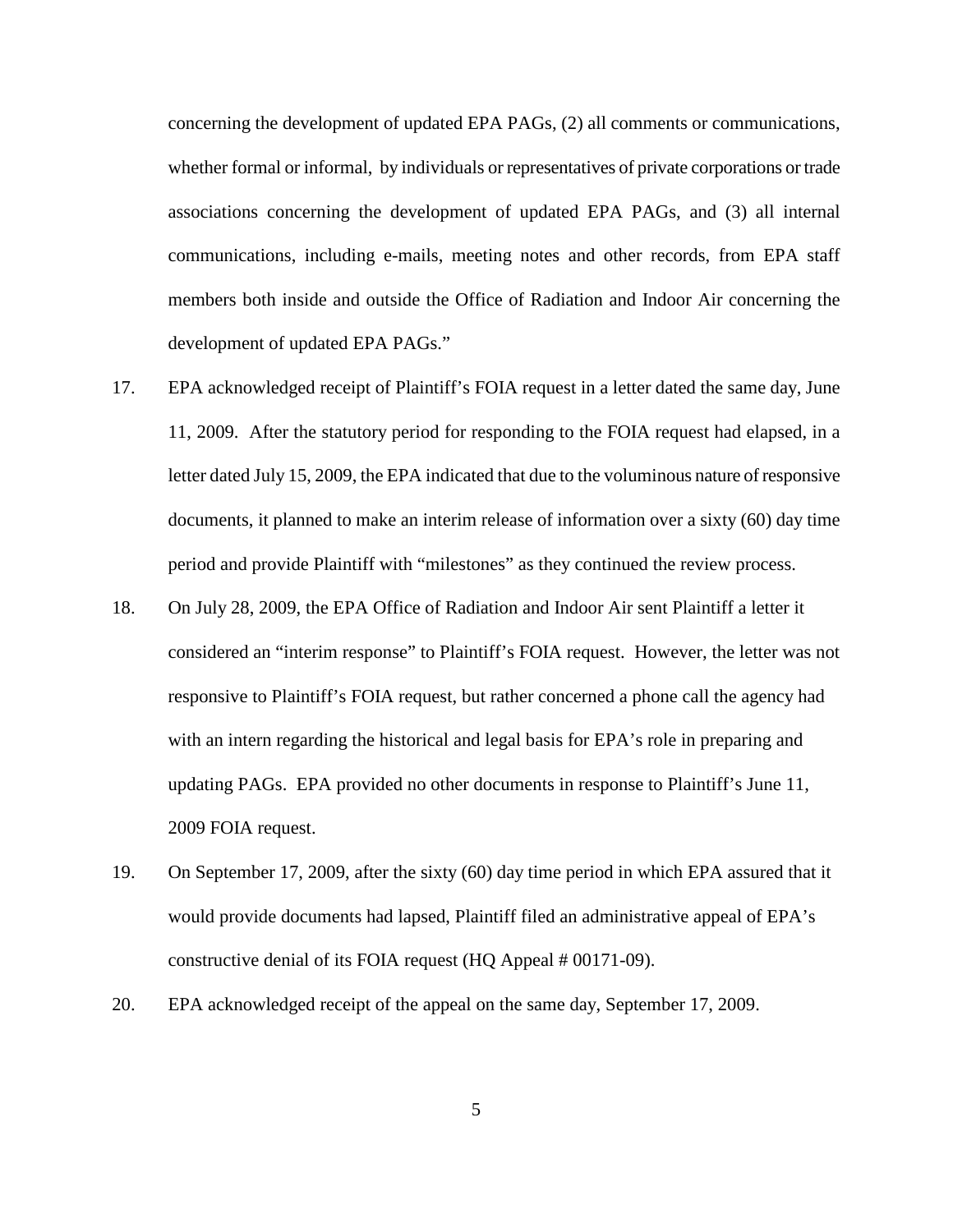- 21. To date, EPA has not responded to or provided the requested documents in response to Plaintiff's September 17, 2009 appeal. In so doing, EPA failed to meet the twenty (20) day limit imposed by FOIA for responding to an appeal. *See* 5 U.S.C. § 552(a)(6)(A)(ii).
- 22. Plaintiff has fully exhausted its administrative remedies under  $5 \text{ U.S.C.}$  §  $552(a)(6)(C)$  for its FOIA request, and now turns to this Court to enforce the remedies and public access to agency records guaranteed by FOIA.
- 23. On January 21, 2009 President Barack Obama issued an Executive Memo declaring the following policy: "The Freedom of Information Act should be administered with a clear presumption: In the face of doubt, openness prevails. The Government should not keep information confidential merely because public officials might be embarrassed by disclosure, because errors and failures might be revealed, or because of speculative or abstract fears. . . . All agencies should adopt a presumption in favor of disclosure, in order to renew their commitment to the principles embodied in FOIA, and to usher in a new era of open Government. The presumption of disclosure should be applied to all decisions involving FOIA."

#### **CAUSES OF ACTION**

#### **Count I: Violation of the Freedom of Information Act**

- 24. Plaintiff repeats the allegations in paragraphs 1 through 23.
- 25. EPA's failure to disclose the requested documents is a violation of FOIA, 5 U.S.C. § 552, and the agency's own regulations promulgated thereunder.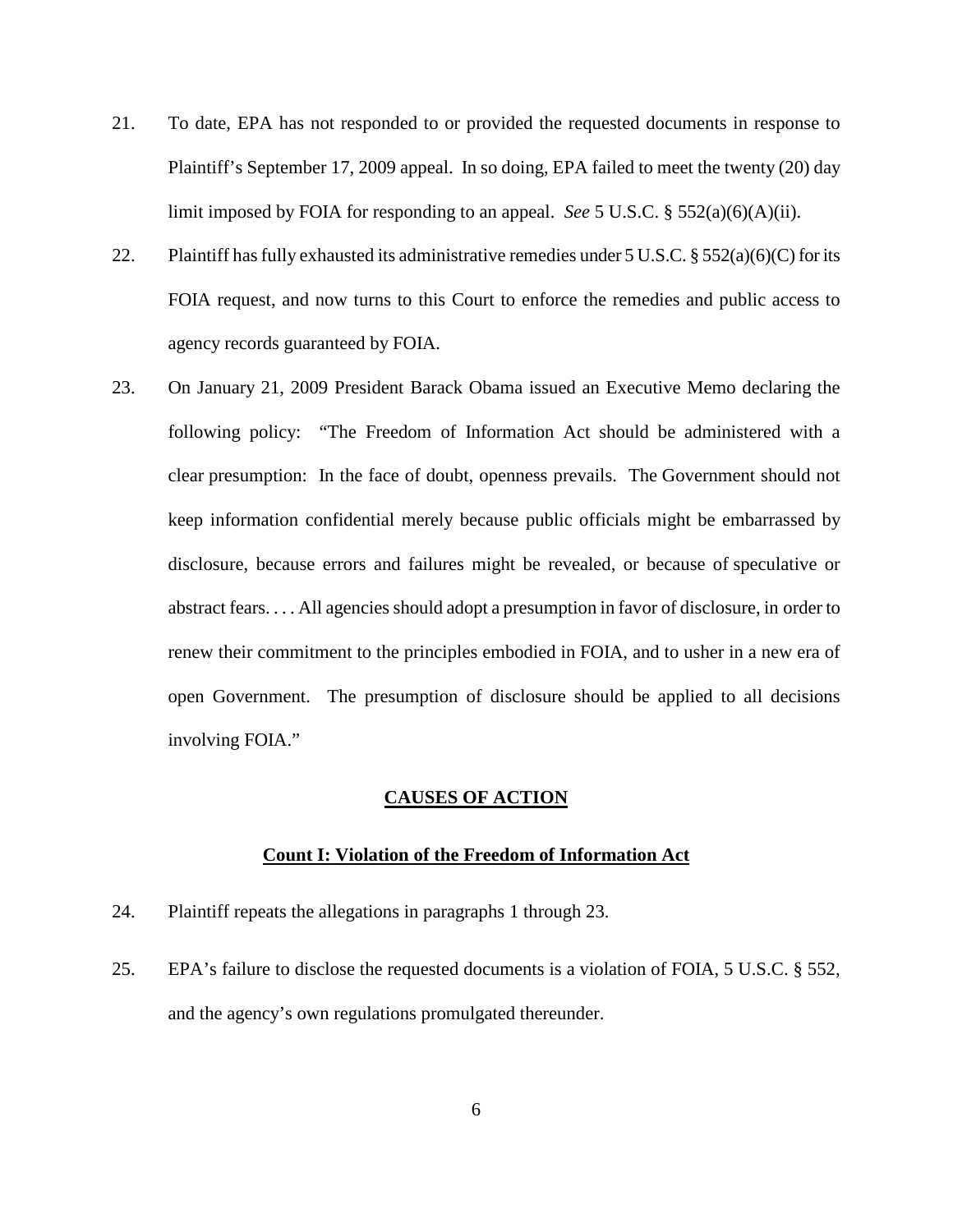### **Count II: Violation of the Administrative Procedure Act**

- 26. Plaintiff repeats the allegations in paragraphs 1 through 23.
- 27. EPA's failure to disclose documents responsive to Plaintiff's request constitutes agency action unlawfully withheld and unreasonably delayed, in violation of the Administrative Procedure Act ("APA"), 5 U.S.C. §§ 701-706. EPA's failure in this matter is arbitrary, capricious, an abuse of discretion, not in accordance with the law and without observance of procedure required by law, all in violation of the APA.

### **RELIEF REQUESTED**

WHEREFORE, Plaintiff respectfully requests and prays that this Court:

- i. Enter an Order declaring that EPA has wrongfully withheld the requested agency records;
- ii. Issue a permanent injunction directing EPA to disclose to Plaintiff all wrongfully withheld documents;
- iii. Maintain jurisdiction over this action until EPA is in compliance with FOIA, APA and every order of this Court;
- iv. Award Plaintiff its attorney fees and costs pursuant to 5 U.S.C. § 552(a)(4)(E); and
- v. Grant such additional and further relief to which Plaintiff may be entitled.

Dated: October 28, 2009